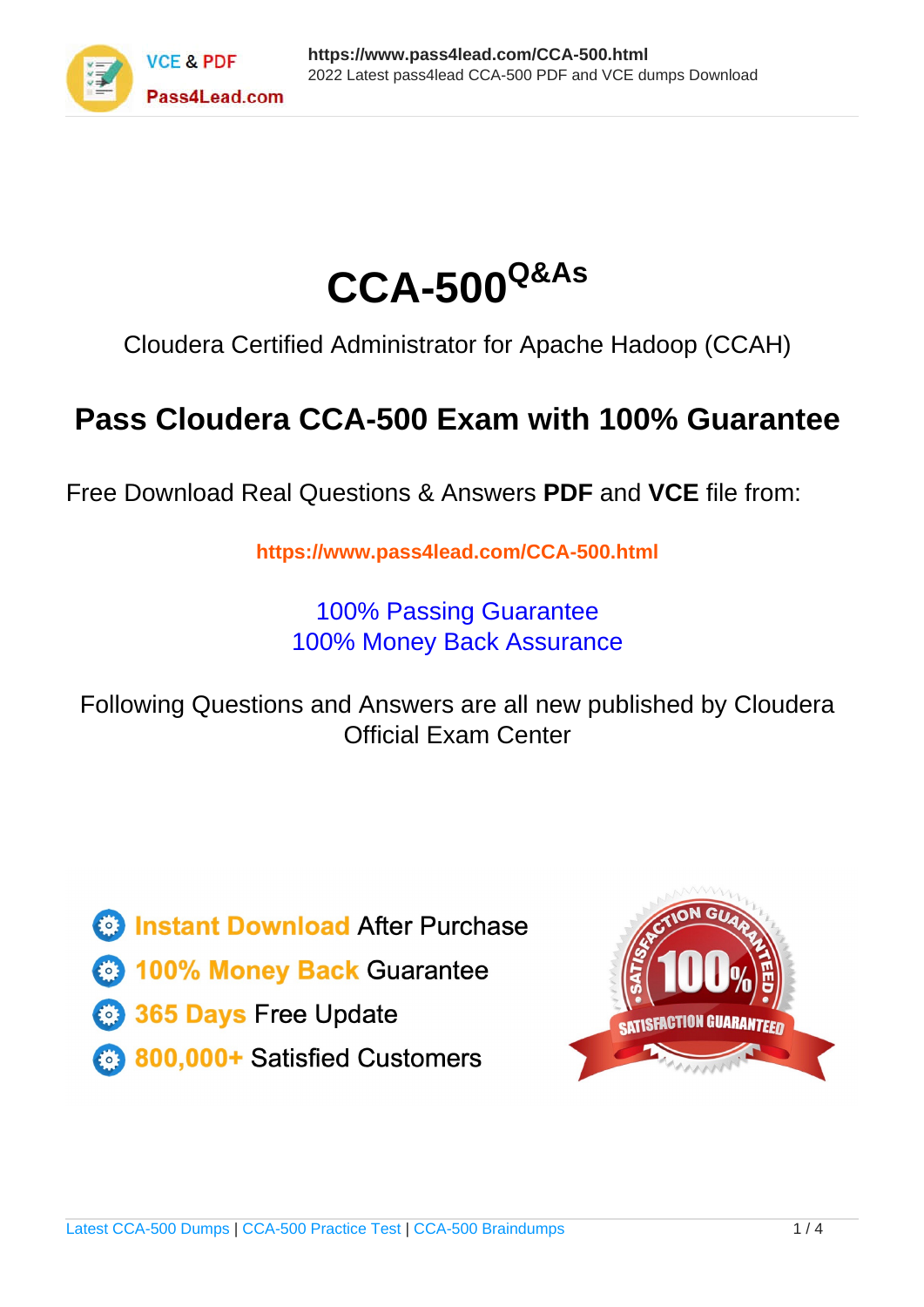

### **QUESTION 1**

Your cluster\\'s mapred-start.xml includes the following parameters

mapreduce.map.memory.mb 4096 mapreduce.reduce.memory.mb 8192

And any cluster\\'s yarn-site.xml includes the following parameters

yarn.nodemanager.vmen-pmen-ration 2.1

What is the maximum amount of virtual memory allocated for each map task before YARN will kill its Container?

A. 4 GB B. 17.2 GB C. 8.9 GB D. 8.2 GB E. 24.6 GB Correct Answer: D

### **QUESTION 2**

You are running a Hadoop cluster with a NameNode on host mynamenode. What are two ways to determine available HDFS space in your cluster?

- A. Run hdfs fs du / and locate the DFS Remaining value
- B. Run hdfs dfsadmin report and locate the DFS Remaining value
- C. Run hdfs dfs / and subtract NDFS Used from configured Capacity
- D. Connect to http://mynamenode:50070/dfshealth.jsp and locate the DFS remaining value

Correct Answer: B

### **QUESTION 3**

For each YARN job, the Hadoop framework generates task log file. Where are Hadoop task log files stored?

- A. Cached by the NodeManager managing the job containers, then written to a log directory on the NameNode
- B. Cached in the YARN container running the task, then copied into HDFS on job completion
- C. In HDFS, in the directory of the user who generates the job
- D. On the local disk of the slave mode running the task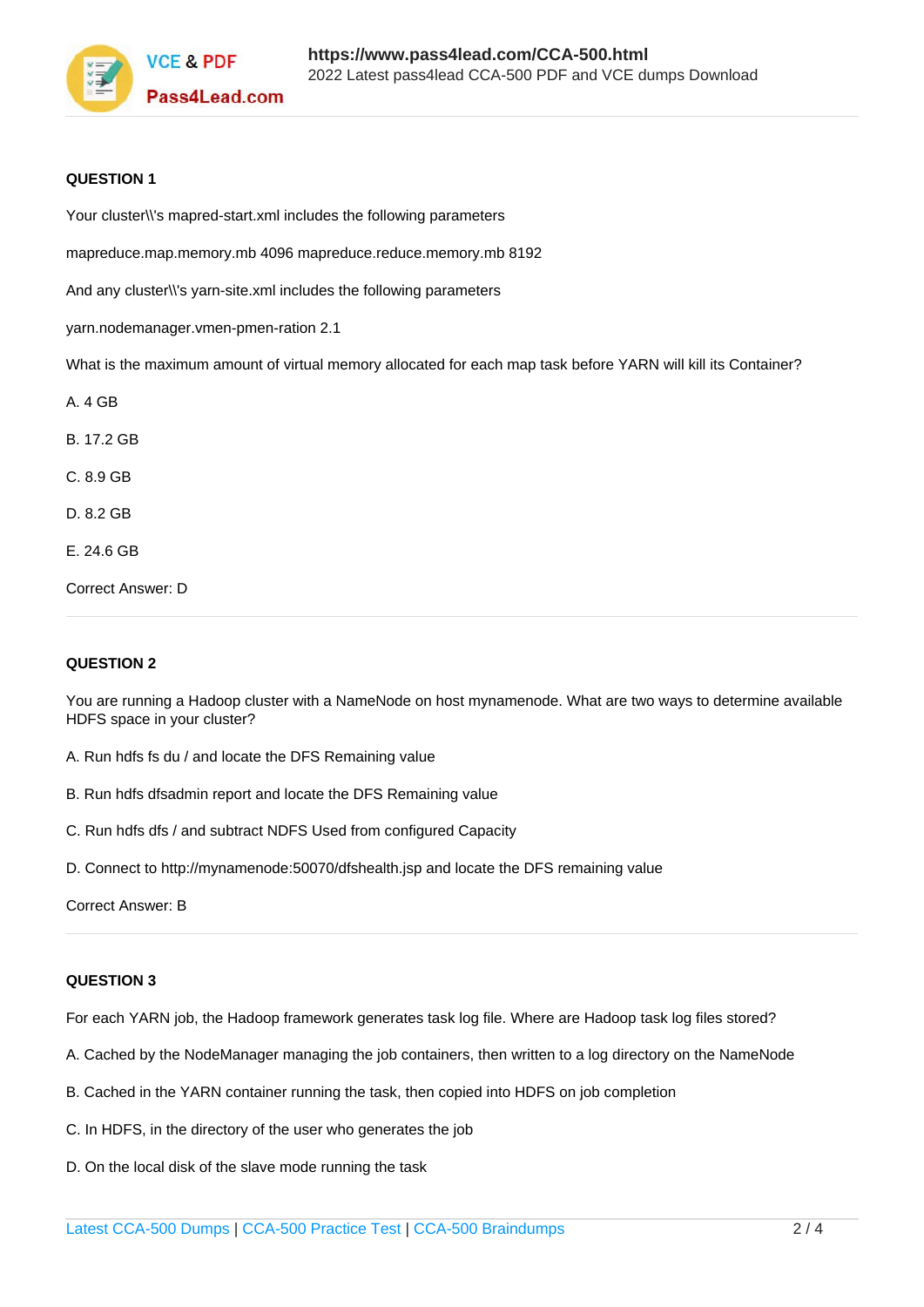

Correct Answer: D

### **QUESTION 4**

You have a cluster running with a FIFO scheduler enabled. You submit a large job A to the cluster, which

you expect to run for one hour. Then, you submit job B to the cluster, which you expect to run a couple of

minutes only.

You submit both jobs with the same priority.

Which two best describes how FIFO Scheduler arbitrates the cluster resources for job and its tasks?

(Choose two)

A. Because there is a more than a single job on the cluster, the FIFO Scheduler will enforce a limit on the percentage of resources allocated to a particular job at any given time

B. Tasks are scheduled on the order of their job submission

C. The order of execution of job may vary

D. Given job A and submitted in that order, all tasks from job A are guaranteed to finish before all tasks from job B

E. The FIFO Scheduler will give, on average, and equal share of the cluster resources over the job lifecycle

F. The FIFO Scheduler will pass an exception back to the client when Job B is submitted, since all slots on the cluster are use

Correct Answer: AD

### **QUESTION 5**

You are running a Hadoop cluster with MapReduce version 2 (MRv2) on YARN. You consistently see that MapReduce map tasks on your cluster are running slowly because of excessive garbage collection of JVM, how do you increase JVM heap size property to 3GB to optimize performance?

- A. yarn.application.child.java.opts=-Xsx3072m
- B. yarn.application.child.java.opts=-Xmx3072m
- C. mapreduce.map.java.opts=-Xms3072m
- D. mapreduce.map.java.opts=-Xmx3072m

Correct Answer: C

[Latest CCA-500 Dumps](https://www.pass4lead.com/CCA-500.html) [CCA-500 Practice Test](https://www.pass4lead.com/CCA-500.html) [CCA-500 Braindumps](https://www.pass4lead.com/CCA-500.html)